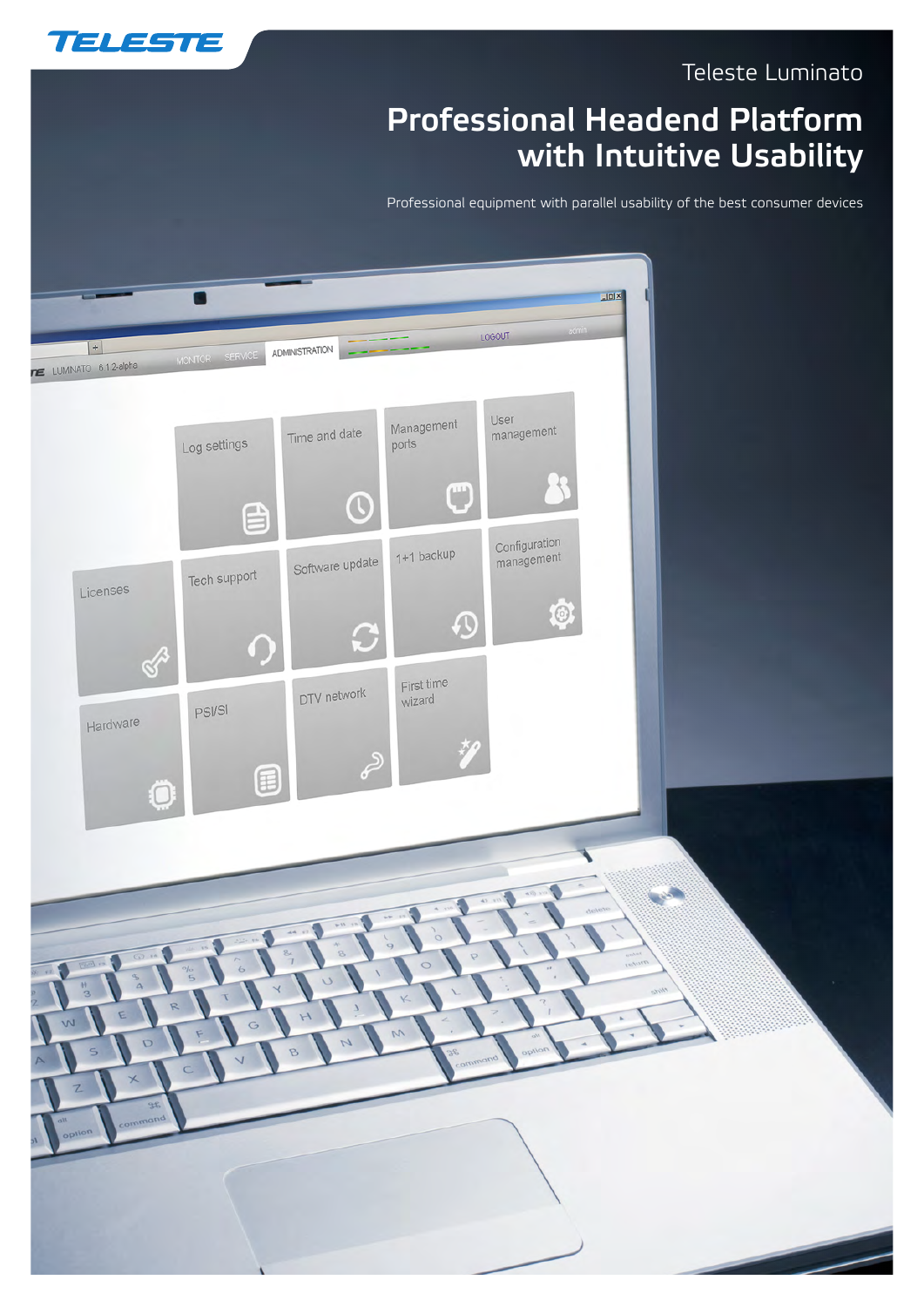# We made it easy to be a professional

Teleste Luminato is mature and most comprehensive headend platform with installed base of thousands of active devices. It is trusted by cable TV operators and Telco's of varying sizes and feature demands. One thing is common though; they all appreciate its unparallel reliability and ease of use.



### What you see is what you have

The Teleste Luminato presents the clearest overlook to device status in the industry. Point out any element in the device and get a clear view on the details.

| Time configuration<br>Source of time<br>Device time zone<br>Device current local time<br>Device current system<br>time<br>Configured NTP Servers<br>Server 1 | External NTP server(s)<br>Europe/Helsinki(+0200)<br>Thu Aug 30 2012 14:52:03<br>GMT+0300<br>Thu Aug 30 2012 14:52:03<br>GMT+0300<br>ID address<br>10.2.8.78 | ×<br>闲                | Reachable<br>O.                      | Sent packets<br>32 | Received<br>packets<br>n             |
|--------------------------------------------------------------------------------------------------------------------------------------------------------------|-------------------------------------------------------------------------------------------------------------------------------------------------------------|-----------------------|--------------------------------------|--------------------|--------------------------------------|
| Server <sub>2</sub><br>Server 3                                                                                                                              | 0.0.0.0<br>0.0.0.0                                                                                                                                          |                       | $-0$<br>10                           | $-\alpha$<br>ū     | $\overline{0}$<br>Advanced options = |
|                                                                                                                                                              |                                                                                                                                                             |                       |                                      |                    | <b>CANCEL</b>                        |
| continual de                                                                                                                                                 | <b>PSMRI</b>                                                                                                                                                | <b>ITTV THING IT.</b> | <b>Visit France</b><br>and are in L. |                    |                                      |

## All available – at single glance

Being stylish is not the point. However, sometimes style comes along with good design. Most of all, successful design helps keeping complicated things simple.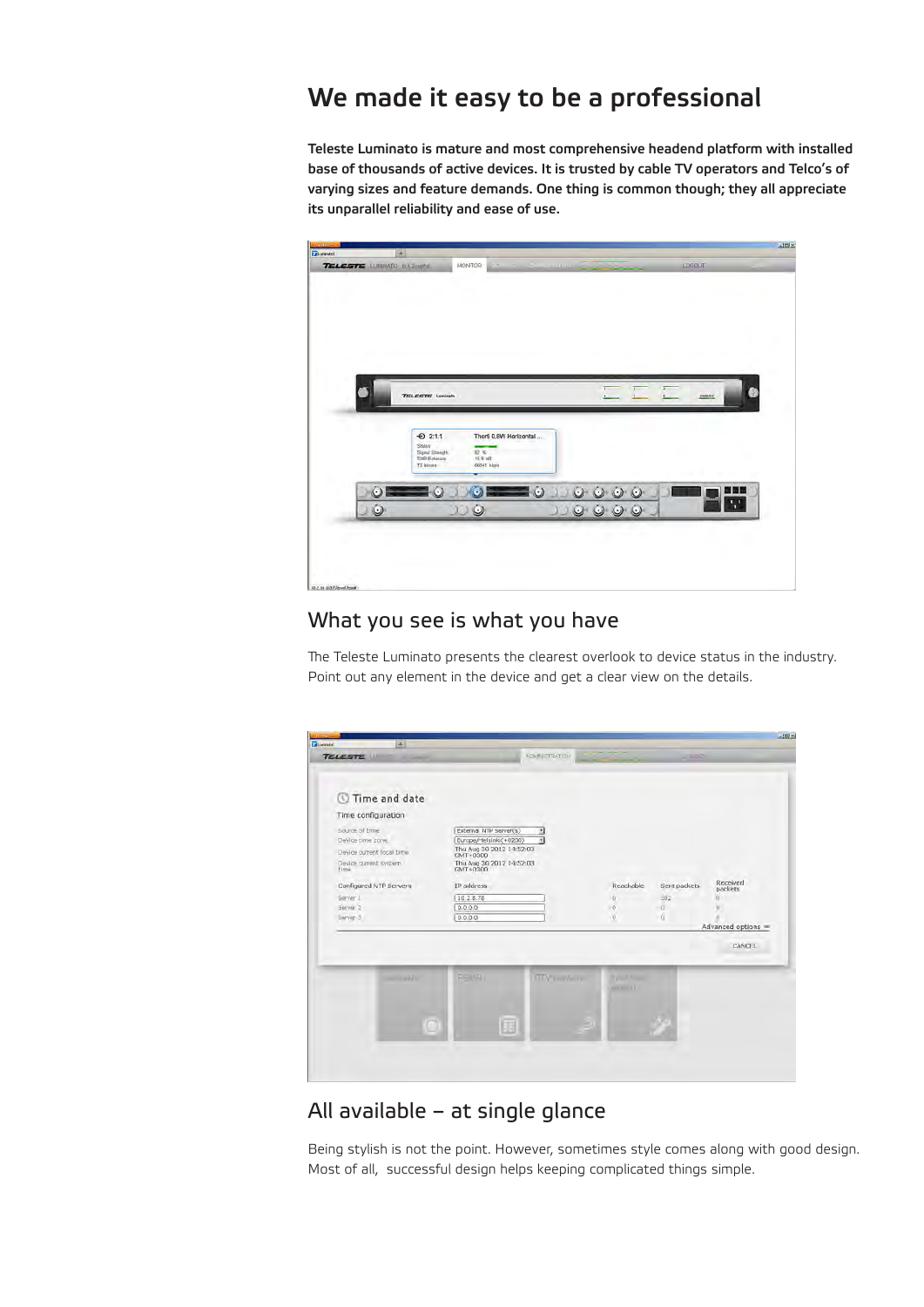# Unparallel usability

| <b>Distance</b><br>Educator | $+1$                            |                                |                      |                           |         | $-101$ |
|-----------------------------|---------------------------------|--------------------------------|----------------------|---------------------------|---------|--------|
|                             | <b>TELESTE</b> LIMINTO 812-abba | SERVICE<br>$11 - 11 - 1$       |                      | LOGOLIT                   |         |        |
| <b>SERVICES</b>             |                                 | <b>NPUTS</b>                   |                      | <b>OUTPUTS</b>            |         |        |
| All                         | 회                               | LUMBATOG/102-14-163            |                      | LLIVINATOGYLO 2-14 163    |         |        |
|                             | Output services                 | Conditional Access             | ۰                    | 3 gued ASI CUT            | ۰       |        |
| #155                        | AVA                             | I' dual DVB-TCA                | ۰                    | 4 DVB-T transmitter       | $\circ$ |        |
| #8193                       | Estradi                         | $-0.111$ MacA                  | $\sigma$<br>214 Mill | $Q + 411$                 | ö       |        |
| $= 529$                     | <b>FOX</b>                      | $\sigma$<br>#17<br>Yle TV1 0   |                      | $O + 412$                 | $\circ$ |        |
| $*140$                      | <b>Jim</b>                      | Yie TV2 @<br>o<br>#33          |                      | $Q + 113$                 | ö       |        |
| $+177$                      | <b>Jim</b>                      | ø<br>Yle Fem O<br>881          |                      | $O + 414$                 | o       |        |
| $+110$                      | HTV3                            |                                |                      |                           |         |        |
| 0.49                        | Ē<br>MTV3                       | #113<br>Yie Toe. O<br>o        |                      | 5' DVB C transmitter      | $\circ$ |        |
| 0257                        | MTV3 JuniorT                    | ۰<br>#155<br>AVA.              | $\circ$              | $Q + 511 - 482$           | $\circ$ |        |
| #160                        | <b>HTV3 Leffa</b>               | #529 FOX<br>ø                  | 0.0                  | O = 5.1.2 490 - Yie mux   | ö.      |        |
| $= 241$                     | MTV3 Leffa                      | #3347 Ohielmi O<br>⊟           |                      | #17<br>Yle TV1 Q<br>۰     |         |        |
| $*150$                      | MTV3 MAX                        | #4369 Yie Puhe O<br>n          |                      | Yie TV2 @<br>o<br>#33     |         |        |
| $= 209$                     | <b>MTV3 MAX</b>                 | 84401 Yie Kla . O<br>л         |                      | ۰<br>#81<br>Yle Fem O     |         |        |
| $+120$                      | <b>Nelonen</b>                  | n<br>#4433 Yle Mo.             | $\circ$              | Yto To  O<br>#113<br>۰    |         |        |
| 0.65                        | Nelonen                         | $-0.121$<br>MAB                | $0.7 - 4$            | #155<br><b>AVA</b><br>o   | $\circ$ |        |
| #3347                       | Ohjelmistopäivitykset           | CAM A                          | $\alpha$             | ۰<br>#529 FOX             | 0.0.0   |        |
| #3346                       | Ohjelmistopäivitykset           | CAM B                          | ۰                    | 0<br>#3347 OhioL          | $\circ$ |        |
| #375                        | Service1                        | 2 dualEVB-S2 CA                | o                    | #4369 Yle Fu O<br>n       |         |        |
| #725                        | Service1                        | + 211 Thor50.8WHon . C 1011999 |                      | #4401 Yle Kl. O<br>л      |         |        |
| $+130$                      | Sub                             | $-0.221$<br>Astra Ver Low      | O: 11740 km          | #4433 YleM O<br>л         |         |        |
| $=97$                       | Sub                             | CAM A                          | ۰                    | O + 5.1.3 498. MTV3 mu/ 0 |         |        |
| #481                        | UrhoTV                          | CAM B                          | ö                    | $Q + 514$<br>508          | $\circ$ |        |
| $=70$                       | Yle Fem                         | GE <sub>1</sub>                | ö                    | 6 quid ASIOUT             | ö       |        |
| 745                         | Yle Fern                        | C E 2                          | $\circ$              | $GE +$                    | $\circ$ |        |
| $=81$                       | Yle Fern                        | -9                             |                      | $c = x$                   | $\circ$ |        |

#### Features:

- • Realistic view to module composition
- • Drag and drop services with multiple selection
- • Simple and intuitive navigation
- • Device status at single glance
- • Playlist view to all available channels
- • Search available for all services

## Create your playlist and use 'drag and drop'

The Teleste Luminato presents all available channels on a single playlist with a view to all inputs and outputs. Forget memorizing internal multicast addresses within the device and use 'drag and drop' instead.

|                                                                         | <b>TELESTE LINGTO ENGINE</b> |                 | SERVICE                             |                               |                                              | <b>LOGICAL</b>            |
|-------------------------------------------------------------------------|------------------------------|-----------------|-------------------------------------|-------------------------------|----------------------------------------------|---------------------------|
|                                                                         | 5:2.1, FOX, #529             |                 |                                     |                               |                                              |                           |
|                                                                         | Enable                       | v               |                                     | Status                        |                                              |                           |
|                                                                         |                              |                 |                                     |                               |                                              |                           |
|                                                                         | Input SID                    | 529             |                                     | Output SID                    | 529                                          |                           |
|                                                                         | Input service                | $1:1.1$ , Mux A |                                     | Service name                  | <b>FOX</b>                                   |                           |
|                                                                         |                              |                 |                                     | Critical service              | v                                            |                           |
|                                                                         | Output components            |                 |                                     |                               |                                              |                           |
|                                                                         | Type<br>Languages            | In PID          | Out PID<br>Stream type              |                               | Bitrate peak                                 | Current bitrate           |
|                                                                         | $(2)$ video                  | 530             | 530                                 | video (ISO/IEC 13818-2 Video) | 4963 kbps                                    | 2175 kbps                 |
|                                                                         | (4) sudio<br>fin             | 533             | 533                                 | audio (ISO/IEC 13818-3 Audio) | 286 kbps                                     | 238 kbps                  |
|                                                                         |                              |                 |                                     |                               |                                              | Advanced options =        |
|                                                                         |                              |                 |                                     |                               |                                              |                           |
|                                                                         |                              |                 |                                     |                               |                                              |                           |
|                                                                         |                              |                 |                                     |                               |                                              | CANCEL                    |
|                                                                         |                              |                 |                                     |                               |                                              |                           |
|                                                                         | Onjelmistophivitykset .      |                 | <b>CAMA</b>                         | $\overline{\circ}$            | <b>USO FOOT</b><br>σ                         | ● 日前                      |
|                                                                         | Ohjelmiszopowitykset         |                 | CAM B                               | $\circ$                       | #3347 Ohiel @<br>(B)                         |                           |
|                                                                         | Servicet                     |                 | <b>Z dielBV6-S2 CA</b>              | $\circ$                       | n                                            | #4359 YiePu @             |
|                                                                         | Service1                     |                 | → 211 Thor508WHkm ● () –            |                               | 84401 Yo KL O<br>n                           |                           |
|                                                                         | Sub<br><b>Sub</b>            |                 | D 221 Adris Vivi Low<br><b>CAMA</b> | $0.1 - 0.0$                   | 84433 naM @<br>石                             |                           |
|                                                                         | <b>UrhoTV</b>                |                 | <b>CAM B</b>                        | $\alpha$<br>$\alpha$          | G + 5   3 493 - MTV3/mu a<br>$Q + 514 = 536$ |                           |
|                                                                         | Yie Fam                      |                 |                                     | $\alpha$                      |                                              | $\overline{O}$<br>$\circ$ |
| 13347<br>+3345<br>#375<br>$*725$<br>0EI<br>197<br>1481<br>$-70$<br>#745 | VIE Fam                      | GE I<br>GEI     |                                     | ٠                             | e nijetAsimit<br>GE1                         | $\alpha$                  |

# Simple does not equal limited

In the case of the Teleste Luminato, simple does not mean limited functionality. Although it is easy to set up a service in just few minutes, you can still have access to all the DVB finesses.